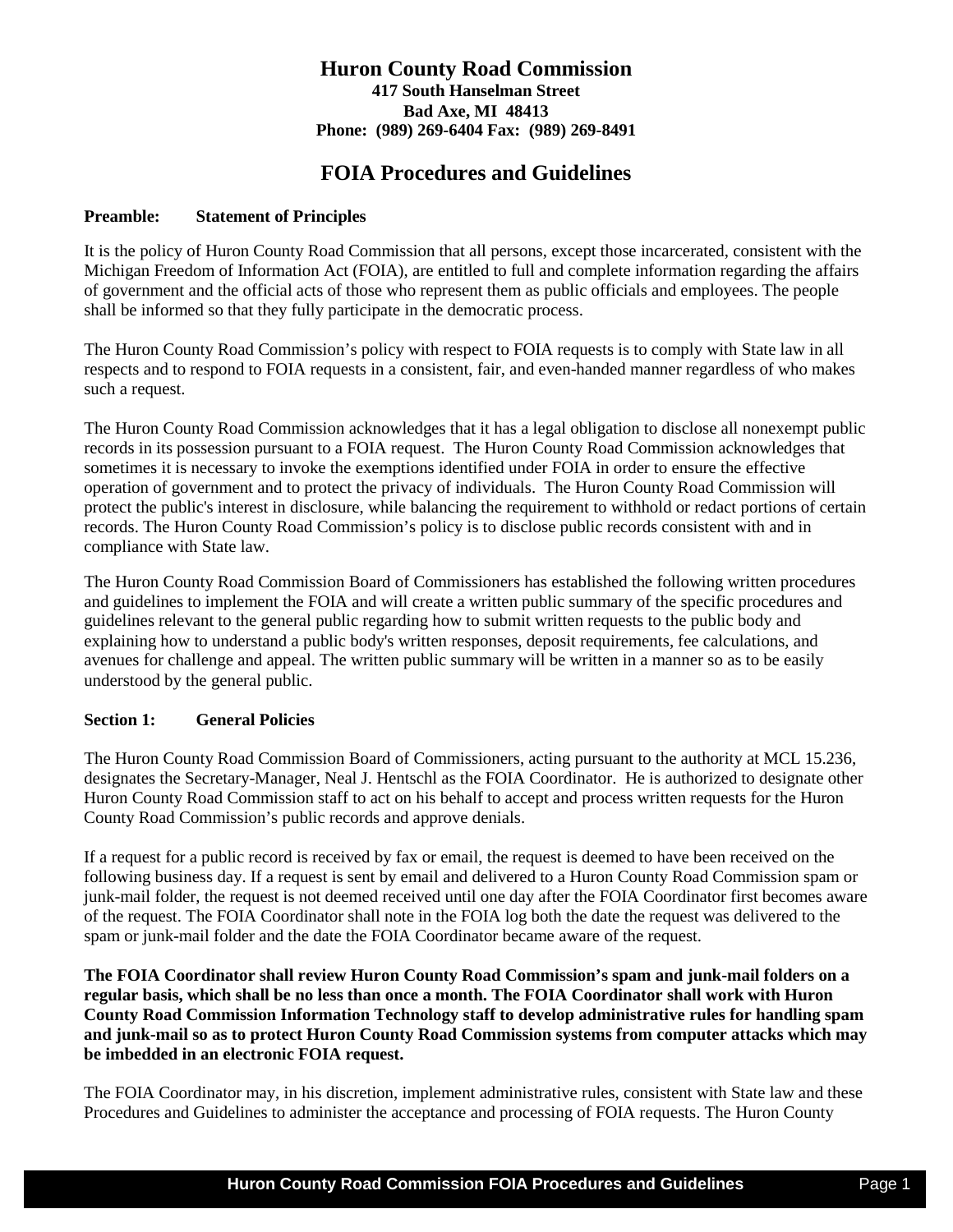Road Commission is not obligated to create a new public record or make a compilation or summary of information which does not already exist. Neither the FOIA Coordinator nor other Huron County Road Commission staff is obligated to provide answers to questions contained in requests for public records or regarding the content of the records themselves. The FOIA Coordinator shall keep a copy of all written requests for public records received by the Huron County Road Commission on file for a period of at least one year.

The Huron County Road Commission will make this Procedures and Guidelines document and the Written Public Summary publicly available without charge. If it does not, the Huron County Road Commission cannot require deposits or charge fees otherwise permitted under the FOIA until it is in compliance.

A copy of this Procedures and Guidelines document and the Huron County Road Commission's Written Public Summary must be publicly available by providing free copies both in the Huron County Road Commission's response to a written request and upon request by visitors at Huron County Road Commission offices.

*Include the following if the Huron County Road Commission directly or indirectly administers or maintains an official internet presence:* This Procedures and Guidelines document and the Huron County Road Commission's Written Public Summary will be maintained on the Huron County Road Commission's website at: [www.hcroads.com](http://www.hcroads.com/) , so a link to those documents will be provided in lieu of providing paper copies of those documents.

# **Section 2: Requesting a Public Record**

No specific form to submit a request for a public record is required. However the FOIA Coordinator may make available a FOIA Request Form for use by the public.

Requests to inspect or obtain copies of public records prepared, owned, used, possessed or retained by the Huron County Road Commission may be submitted on the Huron County Road Commission's FOIA Request Form, in any other form of writing (letter, fax, email, etc.), or by verbal request.

Verbal requests for records may be documented by the Huron County Road Commission on the Huron County Road Commission's FOIA Request Form.

If a person makes a verbal, non-written request for information believed to be available on the Huron County Road Commission's website, where practicable and to the best ability of the employee receiving the request, shall be informed of the pertinent website address.

A request must sufficiently describe a public record so as to enable Huron County Road Commission personnel to identify and find the requested public record.

Written requests for public records may be submitted in person or by mail to any Huron County Road Commission office. Requests may also be submitted electronically by fax and email. Upon their receipt, requests for public records shall be promptly forwarded to the FOIA Coordinator for processing.

A person may request that public records be provided on non-paper physical media, emailed or other otherwise provided to him or her in digital form in lieu of paper copies. The Huron County Road Commission will comply with the request only if it possesses the necessary technological capability to provide records in the requested nonpaper physical media format.

A person may subscribe to future issues of public records that are created, issued or disseminated by the Huron County Road Commission on a regular basis. A subscription is valid for up to 6 months and may be renewed by the subscriber.

A person serving a sentence of imprisonment in a local, state or federal correctional facility is not entitled to submit a request for a public record. The FOIA Coordinator will deny all such requests.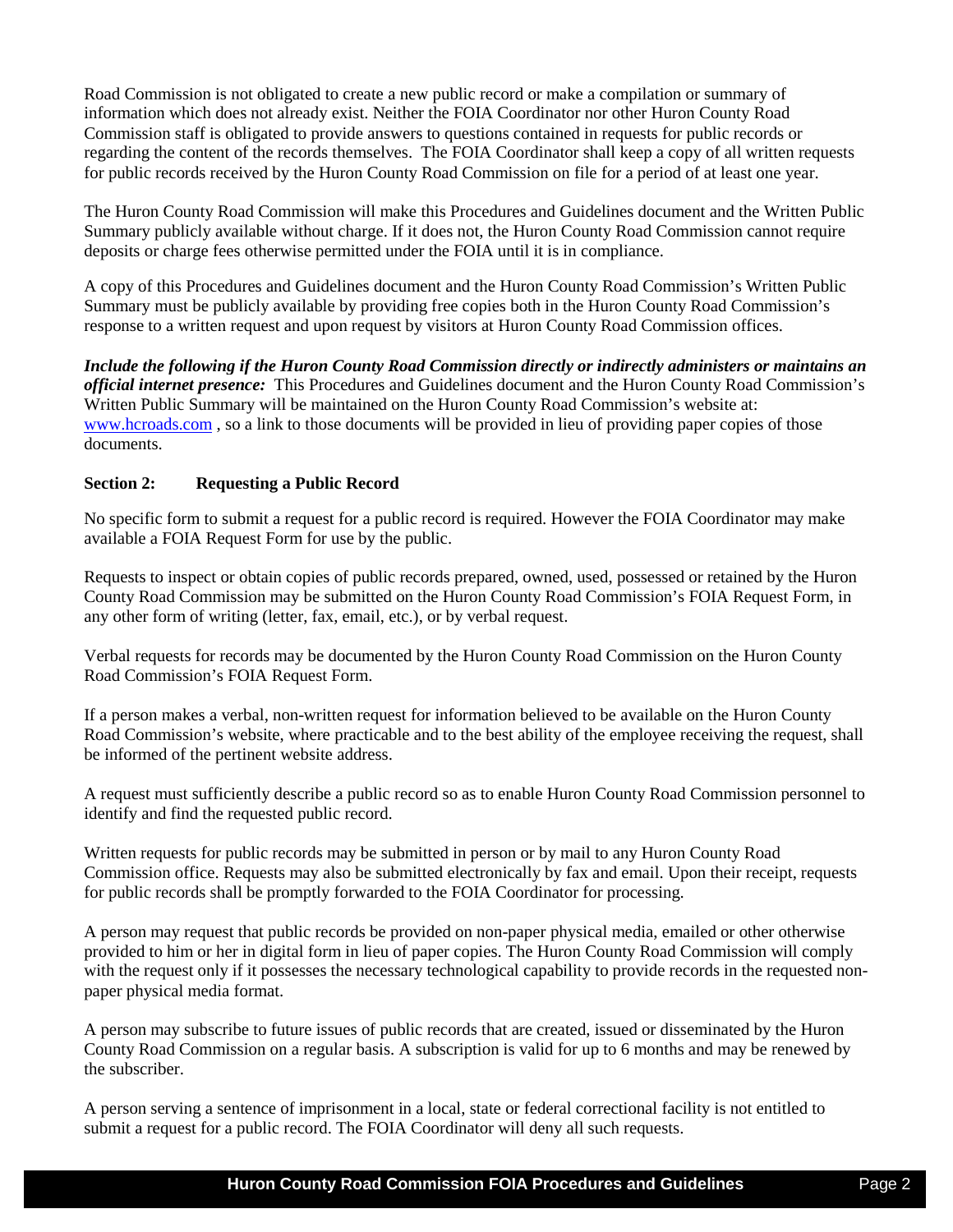## **Section 3: Processing a Request**

Unless otherwise agreed to in writing by the person making the request, the Huron County Road Commission will issue a response within 5 business days of receipt of a FOIA request. If a request is received by fax, email or other electronic transmission, the request is deemed to have been received on the following business day.

The Huron County Road Commission will respond to a request in one of the following ways:

- Grant the request.
- Issue a written notice denying the request.
- Grant the request in part and issue a written notice denying in part the request.
- Issue a notice indicating that due to the nature of the request the Huron County Road Commission needs an additional 10 business days to respond for a total of no more than 15 business days. Only one such extension is permitted.
- Issue a written notice indicating that the public record requested is available at no charge on the Huron County Road Commission's website.

#### *When a request is granted:*

If the request is granted, or granted in part, the FOIA Coordinator will require that payment be made in full for the allowable fees associated with responding to the request before the public record is made available.

The FOIA Coordinator shall provide a detailed itemization of the allowable costs incurred to process the request to the person making the request.

A copy of these Procedures and Guidelines and the Written Public Summary will be provided to the requestor free of charge with the response to a written request for public records\*, provided however, that because these Procedures and Guidelines, and the Written Public Summary are maintained on the Huron County Road Commission's website at: www.hcroads.com, a link to the Procedures and Guidelines and the Written Public Summary will be provided in lieu of providing paper copies of those documents.

If the cost of processing a FOIA request is \$50 or less, the requester will be notified of the amount due and where the documents can be obtained.

If the cost of processing a FOIA request is expected to exceed \$50 based on a good-faith calculation, or if the requestor has not paid in full for a previously granted request, the Huron County Road Commission will require a good-faith deposit pursuant to Section 4 of this policy before processing the request.

In making the request for a good-faith deposit the FOIA Coordinator shall provide the requestor with a detailed itemization of the allowable costs estimated to be incurred by the Huron County Road Commission to process the request and also provide a best efforts estimate of a time frame it will take the Huron County Road Commission to provide the records to the requestor. The best efforts estimate shall be nonbinding on the Huron County Road Commission, but will be made in good faith and will strive to be reasonably accurate, given the nature of the request in the particular instance, so as to provide the requested records in a manner based on the public policy expressed by Section 1 of the FOIA.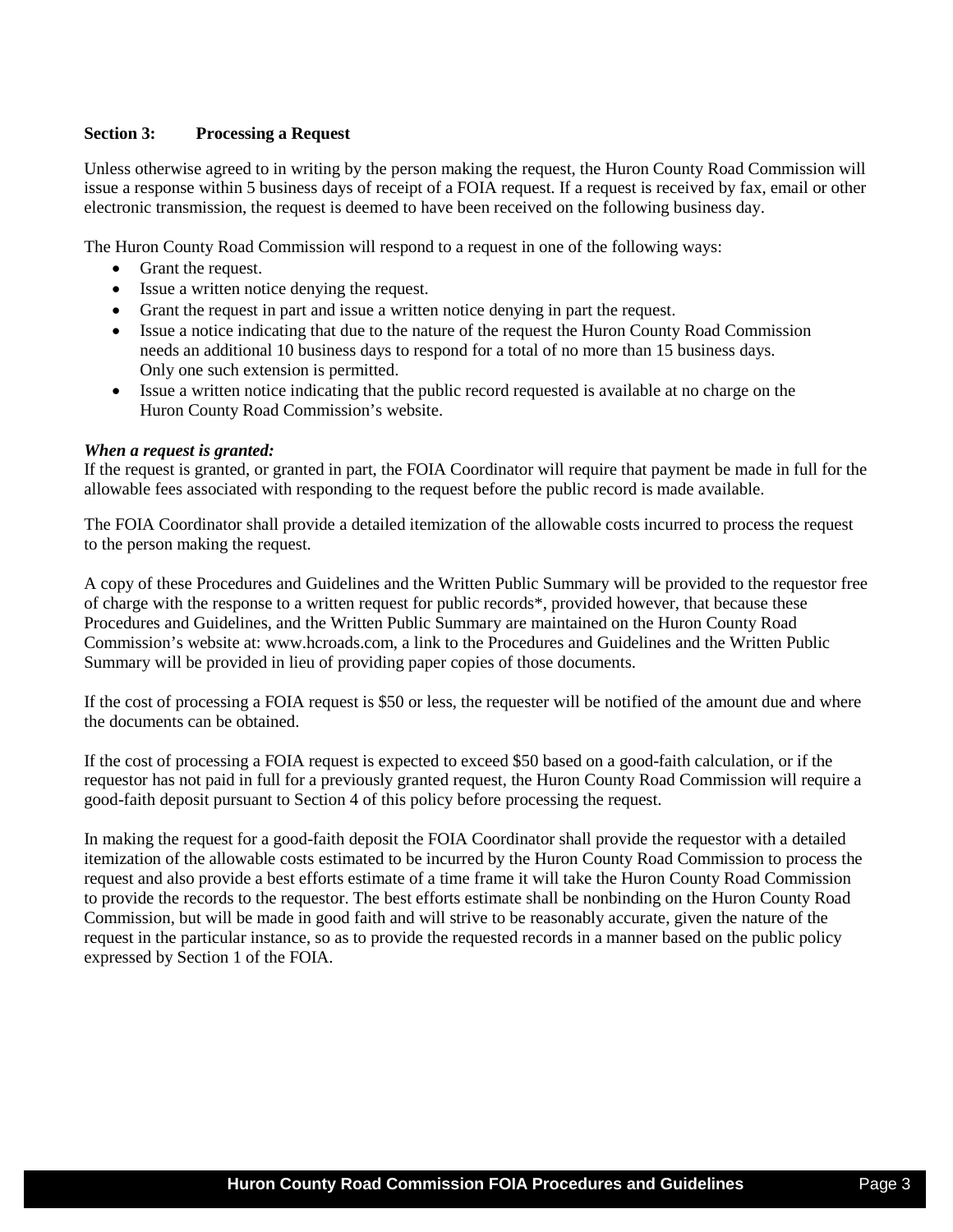# *When a request is denied or denied in part:*

If the request is denied or denied in part, the FOIA Coordinator will issue a Notice of Denial which shall provide in the applicable circumstance:

- An explanation as to why a requested public record is exempt from disclosure; or
- A certificate that the requested record does not exist under the name or description provided by the requestor, or another name reasonably known by the Huron County Road Commission; or
- An explanation or description of the public record or information within a public record that is separated or deleted from the public record; and
- An explanation of the person's right to submit an appeal of the denial to either the office of the Huron County Road Commission or seek judicial review in Circuit Court; and
- An explanation of the right to receive attorneys' fees, costs, and disbursements as well actual or compensatory damages, and punitive damages of \$1,000, should they prevail in Circuit Court.
- The Notice of Denial shall be signed by the FOIA Coordinator.

If a request does not sufficiently describe a public record, the FOIA Coordinator may, in lieu of issuing a Notice of Denial indicating that the request is deficient, seek clarification or amendment of the request by the person making the request. Any clarification or amendment will be considered a new request subject to the timelines described in this Section.

# *Requests to inspect public records:*

The Huron County Road Commission shall provide reasonable facilities and opportunities for persons to examine and inspect public records during normal business hours. The FOIA Coordinator is authorized to promulgate rules regulating the manner in which records may be viewed so as to protect Huron County Road Commission records from loss, alteration, mutilation or destruction and to prevent excessive interference with normal Huron County Road Commission operations.

#### *Requests for certified copies:*

The FOIA Coordinator shall, upon written request, furnish a certified copy of a public record at no additional cost to the person requesting the public record.

#### **Section 4: Fee Deposits**

If the fee estimate is expected to exceed \$50.00 based on a good-faith calculation, the requestor will be asked to provide a deposit not exceeding one-half of the total estimated fees.

If a request for public records is from a person who has not paid the Huron County Road Commission in full for copies of public records made in fulfillment of a previously granted written request, the FOIA Coordinator will require a deposit of 100% of the estimated processing fee before beginning to search for a public record for any subsequent written request by that person when all of the following conditions exist:

- The final fee for the prior written request is not more than 105% of the estimated fee;
- The public records made available contained the information sought in the prior written request and remain in the Huron County Road Commission's possession;
- The public records were made available to the individual, subject to payment, within the time frame estimated by the Huron County Road Commission to provide the records;
- Ninety (90) days have passed since the FOIA Coordinator notified the individual in writing that the public records were available for pickup or mailing;
- The individual is unable to show proof of prior payment to the Huron County Road Commission; and
- The FOIA Coordinator has calculated a detailed itemization that is the basis for the current written request's increased estimated fee deposit.

The FOIA Coordinator will not require an increased estimated fee deposit if any of the following apply: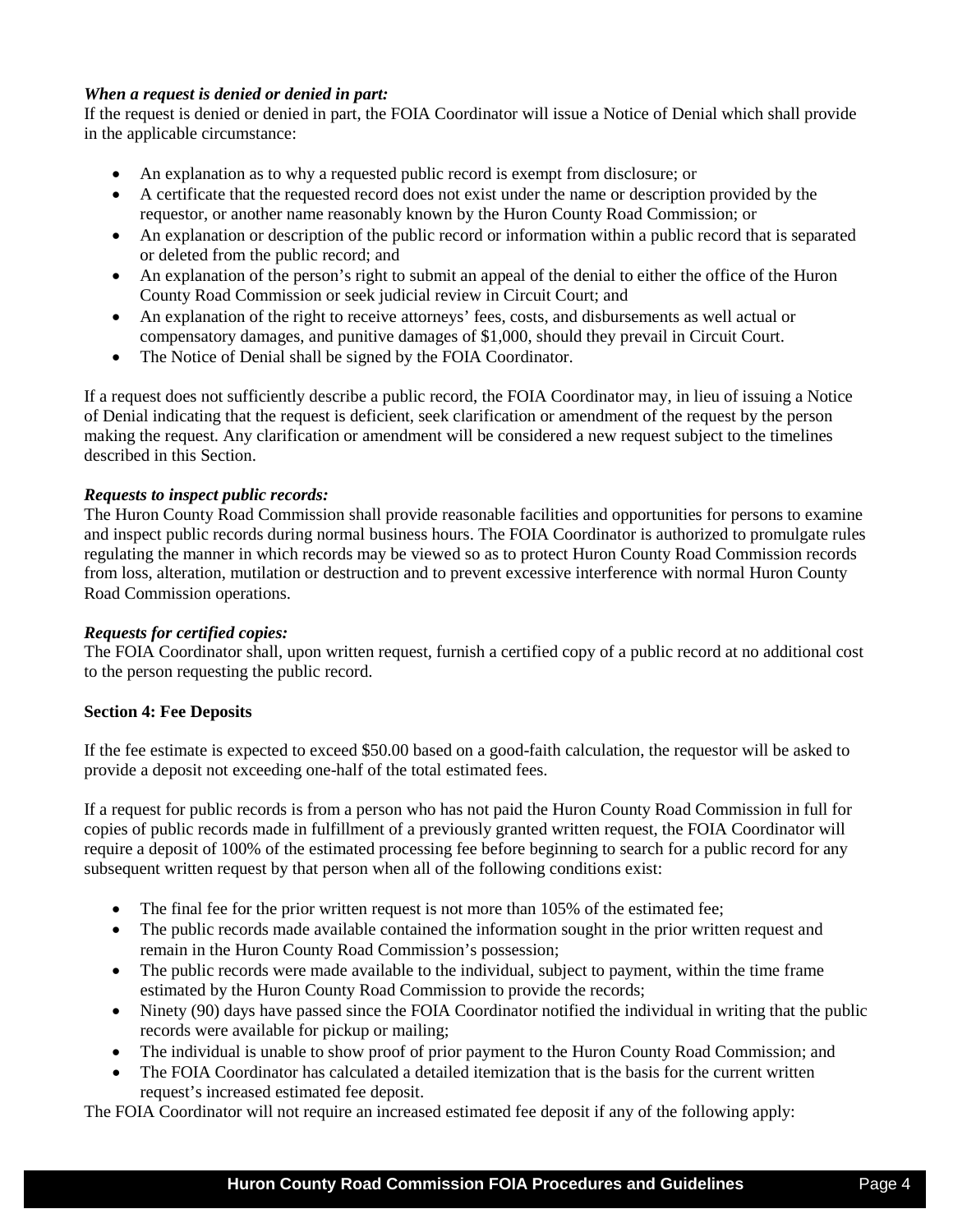- The person making the request is able to show proof of prior payment in full to the Huron County Road Commission;
- The Huron County Road Commission is subsequently paid in full for the applicable prior written request; or
- Three hundred sixty five (365) days have passed since the person made the request for which full payment was not remitted to the Huron County Road Commission.

# **Section 5: Calculation of Fees**

A fee may be charged for the labor cost of copying/duplication.

A fee will *not* be charged for the labor cost of search, examination, review and the deletion and separation of exempt from nonexempt information *unless* failure to charge a fee would result in unreasonably high costs to the Huron County Road Commission because of the nature of the request in the particular instance, and the Huron County Road Commission specifically identifies the nature of the unreasonably high costs.

Costs for the search, examination review, and deletion and separation of exempt from non-exempt information are "unreasonably high" when they are excessive and beyond the normal or usual amount for those services (Attorney General Opinion 7083 of 2001) compared to the costs of the Huron County Road Commission's usual FOIA requests, not compared to the Huron County Road Commission's operating budget. (*Bloch v. Davison Community Schools*, Michigan Court of Appeals, Unpublished, April 26, 2011)

The following factors shall be used to determine an unreasonably high cost to the Huron County Road Commission:

- Volume of the public record requested
- Amount of time spent to search for, examine, review and separate exempt from non-exempt information in the record requested.
- Whether the public records are from more than one Huron County Road Commission department or whether various Huron County Road Commission offices are necessary to respond to the request.
- The available staffing to respond to the request.
- Any other similar factors identified by the FOIA Coordinator in responding to the particular request.

The Michigan FOIA statute permits the Huron County Road Commission to charge for the following costs associated with processing a request:

- Labor costs associated with copying or duplication, which includes making paper copies, making digital copies, or transferring digital public records to non-paper physical media or through the Internet.
- Labor costs associated with searching for, locating and examining a requested public record, when failure to charge a fee will result in unreasonably high costs to the Huron County Road **Commission**
- Labor costs associated with a review of a record to separate and delete information exempt from disclosure, when failure to charge a fee will result in unreasonably high costs to the Huron County Road Commission.
- The cost of copying or duplication, not including labor, of paper copies of public records. This may include the cost for copies of records already on the Huron County Road Commission's website if you ask for the Huron County Road Commission to make copies.
- The cost of computer discs, computer tapes or other digital or similar media when the requester asks for records in non-paper physical media. This may include the cost for copies of records already on the Huron County Road Commission's website if you ask for the Huron County Road Commission to make copies.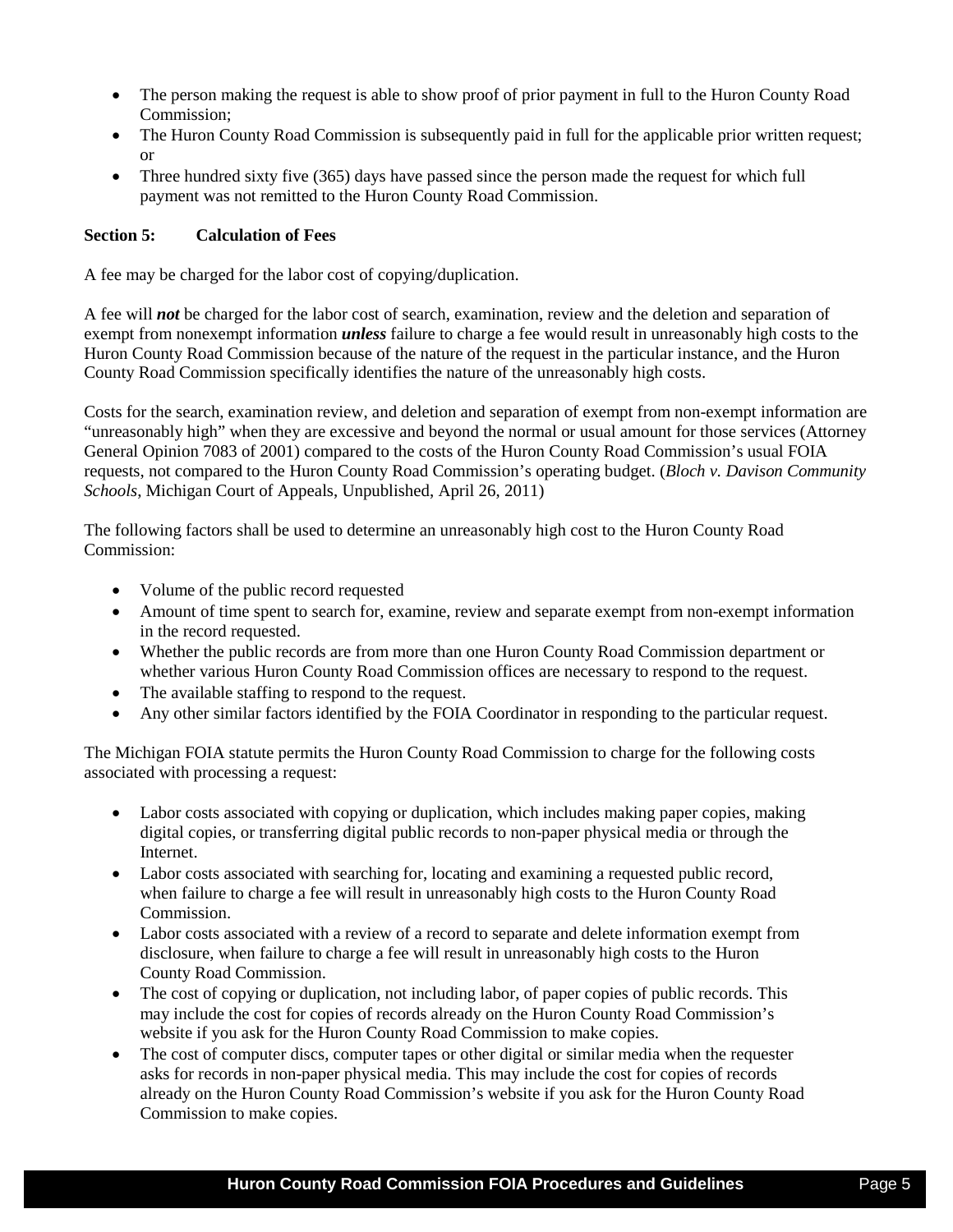• The cost to mail or send a public record to a requestor.

Labor costs will be calculated based on the following requirements:

- All labor costs will be estimated and charged in 15-minute increments, with all partial time increments rounded down. If the time involved is less than 15 minutes, there will be no charge.
- Labor costs will be charged at the hourly wage of the lowest-paid Huron County Road Commission employee capable of doing the work in the specific fee category, regardless of who actually performs work.
- Labor costs will also include a charge to cover or partially cover the cost of fringe benefits.
- The Huron County Road Commission may add up to 50% to the applicable labor charge amount to cover or partially cover the cost of fringe benefits, but in no case may it exceed the actual cost of fringe benefits.
- Overtime wages will not be included in labor costs unless agreed to by the requestor; overtime costs will not be used to calculate the fringe benefit cost.
- Contracted labor costs will be charged at the hourly rate of \$48.90 (6 times the state minimum hourly wage).

The cost to provide records on non-paper physical media when so requested will be based on the following requirements:

- Computer disks, computer tapes or other digital or similar media will be at the actual and most reasonably economical cost for the non-paper media.
- This cost will only be assessed if the Huron County Road Commission has the technological capability necessary to provide the public record in the requested non-paper physical media format.
- The Huron County Road Commission will procure any non-paper media and will not accept media from the requestor in order to ensure integrity of the Huron County Road Commission's technology infrastructure.

The cost to provide paper copies of records will be based on the following requirements:

- Paper copies of public records made on standard letter  $(8 \frac{1}{2} \times 11)$  or legal  $(8 \frac{1}{2} \times 14)$  sized paper will not exceed \$.10 per sheet of paper. Copies for non-standard sized sheets of paper will reflect the actual cost of reproduction.
- The Huron County Road Commission will provide records using double-sided printing, if it is cost-saving and available.

The cost to mail records to a requestor will be based on the following requirements:

- The actual cost to mail public records using a reasonably economical and justified means.
- The Huron County Road Commission may charge for the least expensive form of postal delivery confirmation.
- No cost will be made for expedited shipping or insurance unless specified by the requestor.

If the FOIA Coordinator does not respond to a written request in a timely manner, the Huron County Road Commission must:

- Reduce the labor costs by 5% for each day the Huron County Road Commission exceeds the time permitted under FOIA up to a 50% maximum reduction, if *any* of the following applies:
	- o The Huron County Road Commission's late response was willful and intentional,
	- o The written request conveyed a request for information within the first 250 words of the body of a letter facsimile, email or email attachment, or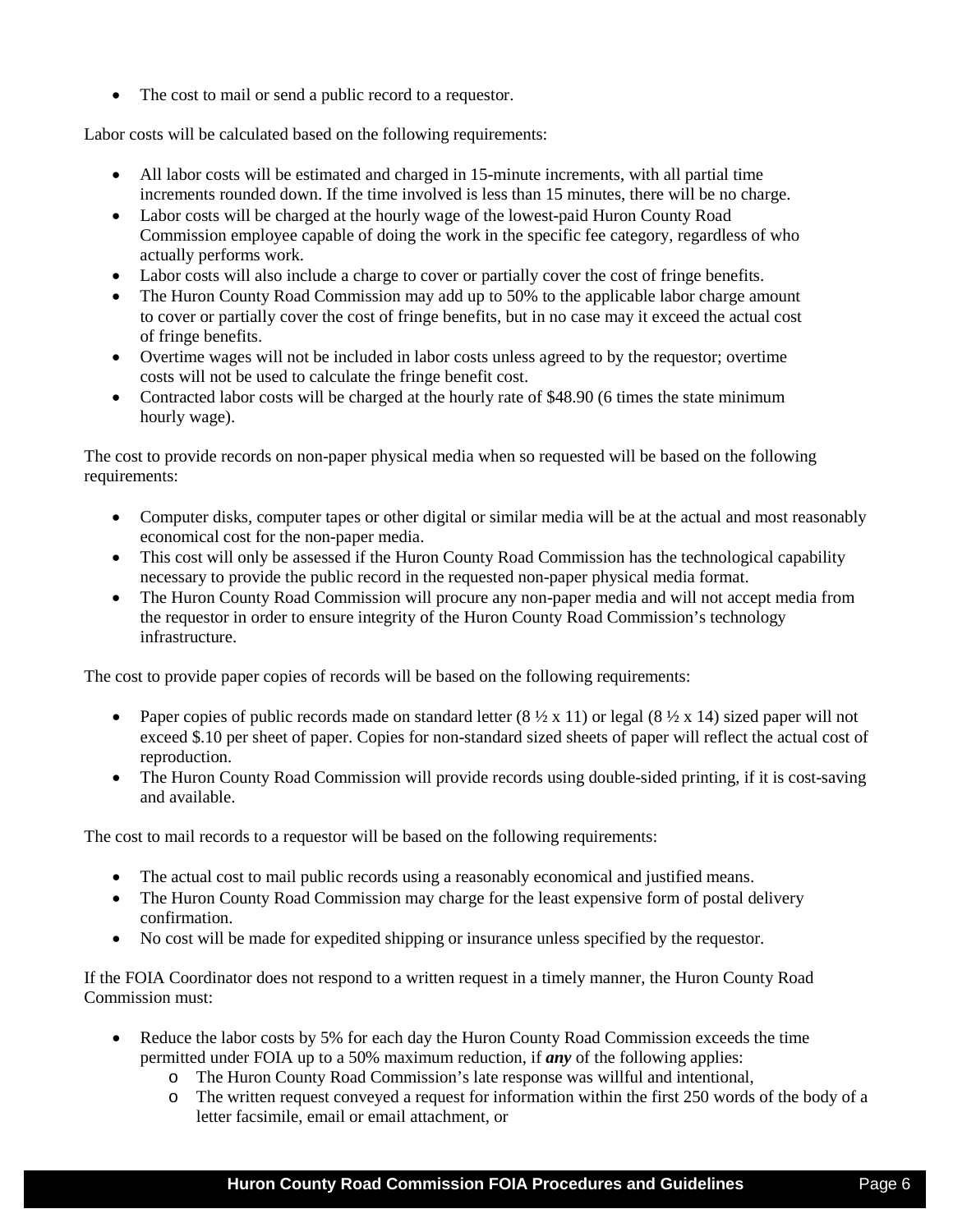- o The written request included the words, characters, or abbreviations for "freedom of information," "information," "FOIA," "copy" or a recognizable misspelling of such, or legal code reference to MCL 15. 231, et seq. or 1976 Public Act 442 on the front of an envelope or in the subject line of an email, letter or facsimile cover page.
- Fully note the charge reduction in the Detailed Itemization of Costs Form.

## **Section 6: Waiver of Fees**

The cost of the search for and copying of a public record may be waived or reduced if in the sole judgment of the FOIA Coordinator a waiver or reduced fee is in the public interest because it can be considered as primarily benefitting the general public. The Huron County Road Commission Board of Commissioners may identify specific records or types of records it deems should be made available for no charge or at a reduced cost.

# **Section 7: Discounted Fees**

# *Indigence*

The FOIA Coordinator will discount the first \$20.00 of the processing fee for a request if the person requesting a public record submits an affidavit stating that they are:

- Indigent and receiving specific public assistance, or
- If not receiving public assistance, stating facts demonstrating an inability to pay because of indigence.

An individual is not eligible to receive the waiver if:

- The requestor has previously received discounted copies of public records from the Huron County Road Commission twice during the calendar year; or
- The requestor requests information in connection with other persons who are offering or providing payment to make the request.

An affidavit is sworn statement. The FOIA Coordinator may make a Fee Waiver Affidavit Form available for use by the public.

# *Nonprofit organization advocating for developmentally disabled or mentally ill individuals*

The FOIA Coordinator will discount the first \$20.00 of the processing fee for a request from:

- A nonprofit organization formally designated by the state to carry out activities under subtitle C of the federal developmental disabilities assistance and bill of rights act of 2000, Public Law 106-402, and the protection and advocacy for individuals with mental illness act, Public Law 99-319, or their successors, if the request meets all of the following requirements:
	- o Is made directly on behalf of the organization or its clients.
	- o Is made for a reason wholly consistent with the mission and provisions of those laws under section 931 of the mental health code, 1974 PA 258, MCL 330.1931.
	- o Is accompanied by documentation of its designation by the state, if requested by the public body.

# **Section 8: Appeal of a Denial of a Public Record**

When a requestor believes that all or a portion of a public record has not been disclosed or has been improperly exempted from disclosure, he or she may appeal to the Huron County Road Commission Board of Commissioners by filing an appeal of the denial with the office of the Huron County Road Commission.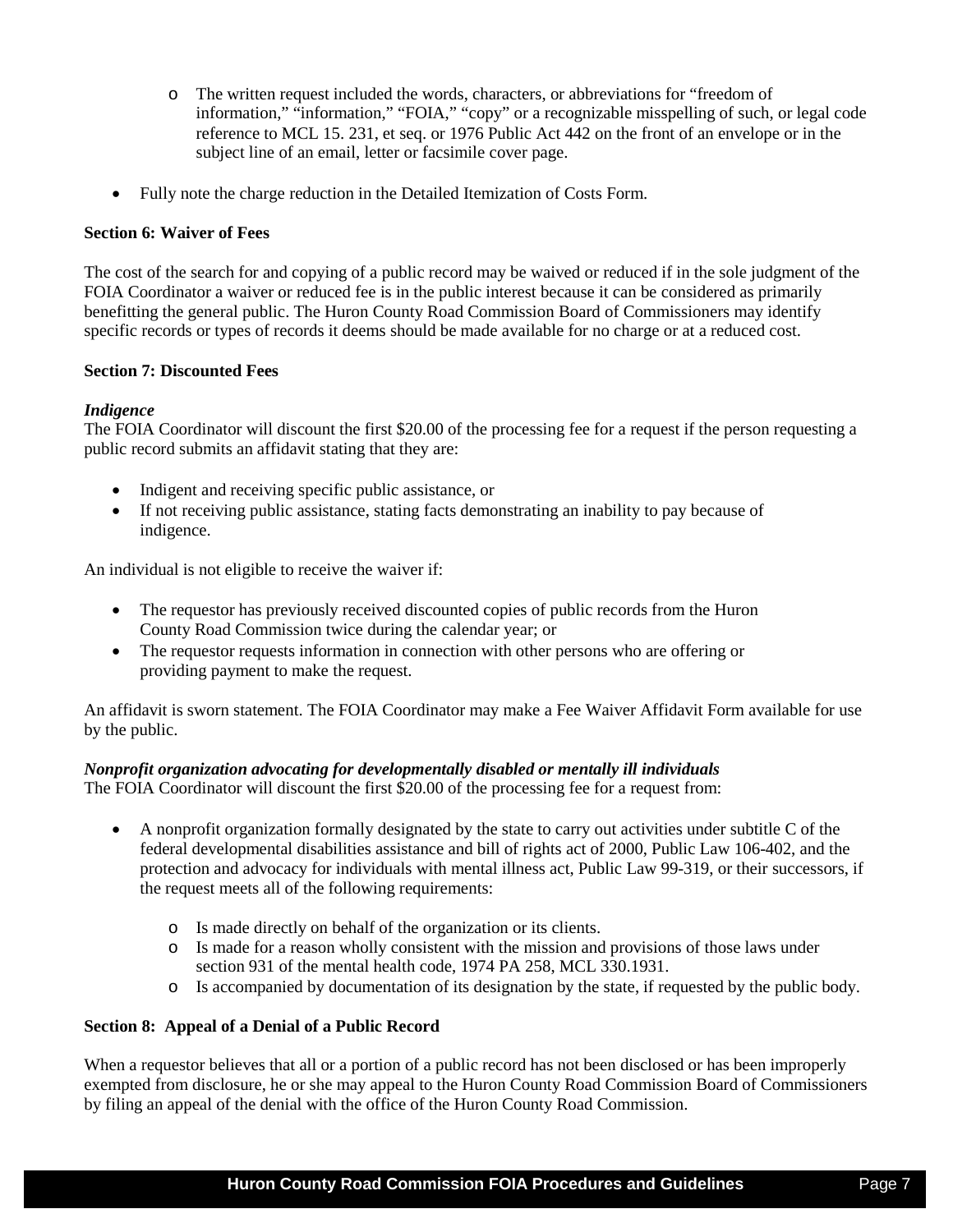The appeal must be in writing, specifically state the word "appeal" and identify the reason or reasons the requestor is seeking a reversal of the denial. The Huron County Road Commission FOIA Appeal Form (To Appeal a Denial of Records), may be used.

The Huron County Road Commission Board of Commissioners is not considered to have received a written appeal until the first regularly scheduled Huron County Road Commission Board of Commissioners meeting following submission of the written appeal.

Within 10 business days of receiving the appeal the Huron County Road Commission Board of Commissioners will respond in writing by:

- Reversing the disclosure denial;
- Upholding the disclosure denial; or
- Reverse the disclosure denial in part and uphold the disclosure denial in part; or
- Under unusual circumstances, issue a notice extending for not more than 10 business days the period during which the Huron County Road Commission Board of Commissioners shall respond to the written appeal. The Huron County Road Commission Board of Commissioners shall not issue more than 1 notice of extension for a particular written appeal.

If the Huron County Road Commission Board of Commissioners fails to respond to a written appeal, or if the Huron County Road Commission Board of Commissioners upholds all or a portion of the disclosure denial that is the subject of the written appeal, the requesting person may seek judicial review of the nondisclosure by commencing a civil action in Circuit Court.

Whether or not a requestor submitted an appeal of a denial to the Huron County Road Commission Board, he or she may file a civil action in Circuit Court within 180 days after the Huron County Road Commission's final determination to deny the request.

If a court that determines a public record is not exempt from disclosure, it shall order the Huron County Road Commission to cease withholding or to produce all or a portion of a public record wrongfully withheld, regardless of the location of the public record. Failure to comply with an order of the court may be punished as contempt of court.

If a person asserting the right to inspect, copy, or receive a copy of all or a portion of a public record prevails in such an action, the court shall award reasonable attorneys' fees, costs, and disbursements. If the person or Huron County Road Commission prevails in part, the court may, in its discretion, award all or an appropriate portion of reasonable attorneys' fees, costs, and disbursements.

If the court determines that the Huron County Road Commission has arbitrarily and capriciously violated this act by refusal or delay in disclosing or providing copies of a public record, the court shall order the Huron County Road Commission to pay a civil fine of \$1,000.00, which shall be deposited into the general fund of the state treasury. The court shall award, in addition to any actual or compensatory damages, punitive damages in the amount of \$1,000.00 to the person seeking the right to inspect or receive a copy of a public record. The damages shall not be assessed against an individual, but shall be assessed against the next succeeding public body that is not an individual and that kept or maintained the public record as part of its public function.

#### **Section 9: Appeal of an Excessive FOIA Processing Fee**

"Fee" means the total fee or any component of the total fee calculated under section 4 of the FOIA, including any deposit.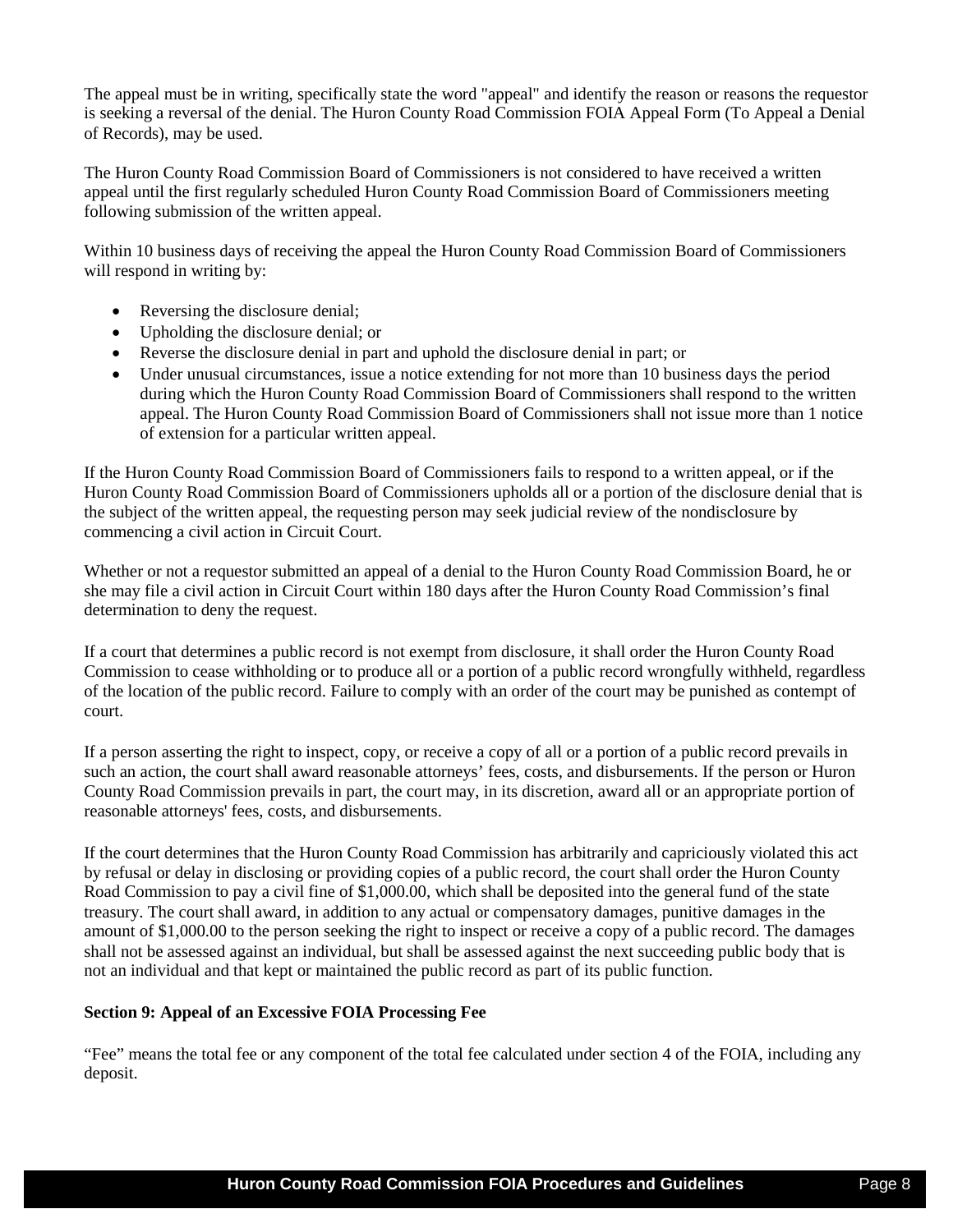If a requestor believes that the fee charged by the Huron County Road Commission to process a FOIA request exceeds the amount permitted by state law or under this policy, he or she must first appeal to the Huron County Road Commission Board of Commissioners by submitting a written appeal for a fee reduction to the office of the Huron County Road Commission.

The appeal must be in writing, specifically state the word "appeal" and identify how the required fee exceeds the amount permitted. The Huron County Road Commission FOIA Appeal Form (To Appeal an Excess Fee) may be used.

The Huron County Road Commission Board of Commissioners is not considered to have received a written appeal until the first regularly scheduled Huron County Road Commission Board of Commissioners meeting following submission of the written appeal.

Within 10 business days after receiving the appeal, the Huron County Road Commission Board of Commissioners will respond in writing by:

- Waiving the fee;
- Reducing the fee and issuing a written determination indicating the specific basis that supports the remaining fee;
- Upholding the fee and issuing a written determination indicating the specific basis that supports the required fee; or
- Issuing a notice detailing the reason or reasons for extending for not more than 10 business days the period during which the Huron County Road Commission Board of Commissioners will respond to the written appeal. The Huron County Road Commission Board of Commissioners shall not issue more than 1 notice of extension for a particular written appeal.

Where the Huron County Road Commission Board of Commissioners reduces or upholds the fee, the determination must include a certification from the Huron County Road Commission Board of Commissioners that the statements in the determination are accurate and that the reduced fee amount complies with its publicly available procedures and guidelines and Section 4 of the FOIA.

Within 45 days after receiving notice of the Huron County Road Commission Board's determination of an appeal, the requesting person may commence a civil action in Circuit Court for a fee reduction.

If a civil action is commenced against the Huron County Road Commission for an excess fee, the Huron County Road Commission is not obligated to complete the processing of the written request for the public record at issue until the court resolves the fee dispute.

An action shall not be filed in circuit court unless *one* of the following applies:

- The Huron County Road Commission does not provide for appeals of fees,
- The Huron County Road Commission Board of Commissioners failed to respond to a written appeal as required, or
- The Huron County Road Commission Board of Commissioners issued a determination to a written appeal.

If a court determines that the Huron County Road Commission required a fee that exceeds the amount permitted under its publicly available procedures and guidelines or Section 4 of the FOIA, the court shall reduce the fee to a permissible amount. Failure to comply with an order of the court may be punished as contempt of court.